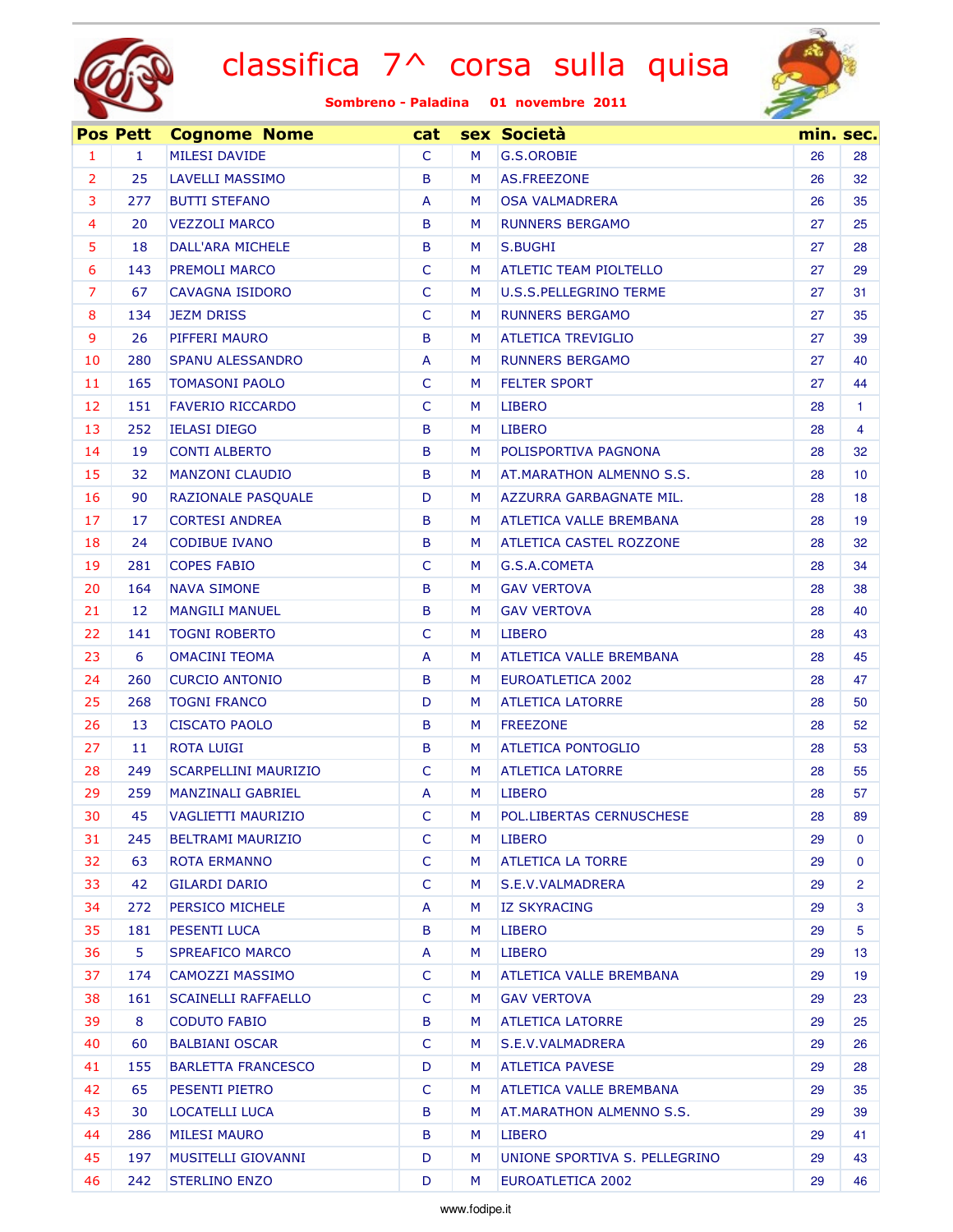



|    | <b>Pos Pett</b> | <b>Cognome Nome</b>         | cat          |   | sex Società                    |    | min. sec.        |
|----|-----------------|-----------------------------|--------------|---|--------------------------------|----|------------------|
| 47 | 46              | <b>CRIPPA GIANLUCA</b>      | C            | M | S.E.V.VALMADRERA               | 29 | 57               |
| 48 | 234             | POMA FRANCO                 | Е            | M | <b>AMATORI LAZZARETTO</b>      | 29 | 59               |
| 49 | 163             | LUNNI ADRIANO               | $\mathsf{C}$ | M | <b>ATLETICA STRAMILANO</b>     | 30 | 3                |
| 50 | 29              | <b>MORGANTI PATRIC</b>      | B            | M | <b>TRIATHLON BG</b>            | 30 | 8                |
| 51 | 142             | <b>GEROLIMON GIULIO</b>     | $\mathsf{C}$ | M | <b>LIBERO</b>                  | 30 | 9                |
| 52 | 235             | <b>MOROTTI GIUSEPPE</b>     | D            | M | <b>AMATORI LAZZARETTO</b>      | 30 | 11 <sub>1</sub>  |
| 53 | 27              | <b>RAISONI MARINO</b>       | B            | M | ATLETICA VALLE SERIANA         | 30 | 12 <sup>12</sup> |
| 54 | 83              | <b>BUGINI UGO</b>           | D            | M | G.S.ALTITUDE                   | 30 | 14               |
| 55 | 263             | <b>DELLA TORRE GABRIELE</b> | B            | M | <b>LIBERO</b>                  | 30 | 16               |
| 56 | 50              | <b>SPADA MASSIMO</b>        | C            | M | POL.LIBERTAS CERNUSCHESE       | 30 | 18               |
| 57 | 123             | <b>VENTURA GIOVANNI</b>     | $\mathsf{C}$ | M | <b>FREEZONE</b>                | 30 | 19               |
| 58 | 69              | <b>SCUDELETTI GUIDO</b>     | $\mathsf{C}$ | M | A.S. FREEZONE                  | 30 | 20               |
| 59 | 68              | <b>DAMINELLI STEFANO</b>    | $\mathsf{C}$ | M | <b>RUNNERS BERGAMO</b>         | 30 | 22               |
| 60 | $\overline{7}$  | <b>FUMAGALLI MARCO</b>      | A            | M | <b>LIBERO</b>                  | 30 | 26               |
| 61 | 71              | <b>CARENINI VALENTINO</b>   | $\mathsf{C}$ | M | <b>BIGACC DE ELA</b>           | 30 | 28               |
| 62 | 44              | <b>MAFFEO VLADIMIR</b>      | $\mathsf{C}$ | M | ATLETICA CASTEL ROZZONE        | 30 | 34               |
| 63 | 201             | <b>MORENI SILVIA</b>        | G            | F | <b>ATLETICA LA TORRE</b>       | 30 | 35               |
| 64 | 39              | <b>POZZI CESARE</b>         | $\mathsf{C}$ | M | POLISPORTIVA OR. BERNATE       | 30 | 38               |
| 65 | 54              | <b>ORLANDINI ALBERTO</b>    | $\mathsf{C}$ | M | <b>ATLETICA LA TORRE</b>       | 30 | 39               |
| 66 | 10              | <b>CANALI GIUSEPPE</b>      | B            | M | S.E.V.VALMADRERA               | 30 | 40               |
| 67 | 196             | <b>ACERBIS STEFANO</b>      | B            | M | <b>VALETUDO</b>                | 30 | 43               |
| 68 | 61              | <b>WILLIAM MANZOLI</b>      | $\mathsf{C}$ | M | P.B.M.BOVISIO MASCIAGO         | 30 | 46               |
| 69 | 43              | SANGIORGIO GIANLUCA         | $\mathsf{C}$ | M | S.E.V.VALMADRERA               | 30 | 49               |
| 70 | 334             | <b>TEODORI MARCO</b>        | A            | M | <b>ATLETICA CRAL CREBERG</b>   | 30 | 52               |
| 71 | 288             | RAVELLI ROBERTO             | B            | M | <b>STOF</b>                    | 30 | 53               |
| 72 | 335             | <b>MANENTI ELISABETTA</b>   | F            | F | ABC PROGETTO AZZURRI           | 30 | 55               |
| 73 | 253             | <b>ROSSI GIANLUCA</b>       | $\mathsf{C}$ | M | <b>ATLETICA LATORRE</b>        | 30 | 57               |
| 74 | 250             | <b>CAIROLI GIUSEPPE</b>     | D            | M | OTC COMO                       | 30 | 59               |
| 75 | 240             | <b>CATTANEO MARCO</b>       | $\mathsf{C}$ | M | <b>ATLETICA PRESEZZO</b>       | 31 | $\mathbf{0}$     |
| 76 | 193             | <b>ERBA GIULIO</b>          | D            | M | <b>EUROATLETICA 2002</b>       | 31 | 8                |
| 77 | 120             | <b>LECCA FABRIZIO</b>       | $\mathsf{C}$ | M | ATLETICA CASTEL ROZZONE        | 31 | 12 <sup>12</sup> |
| 78 | 34              | PIAZZALUNGA ANDREA          | B            | M | <b>RUNNERS BERGAMO</b>         | 31 | 15 <sub>1</sub>  |
| 79 | 108             | <b>POSSONI FRANCO</b>       | D            | M | <b>ATLETICA CASTEL ROZZONE</b> | 31 | 19               |
| 80 | 81              | LIMONTA WALTER              | $\mathsf{C}$ | M | <b>ATLETICA LATORRE</b>        | 31 | 22               |
| 81 | 302             | <b>BELOTTI PAMELA</b>       | F            | F | ATLETICA VALLE BREMBANA        | 31 | 23               |
| 82 | 154             | <b>ALECCI SALVATORE</b>     | B            | M | <b>LIBERO</b>                  | 31 | 26               |
| 83 | 192             | <b>BRITTA PIETRO</b>        | D            | M | EUROATLETICA 2002              | 31 | 27               |
| 84 | 289             | <b>MANDELLI CHRISTIAN</b>   | B            | M | <b>ATLETICA FRIMAS</b>         | 31 | 28               |
| 85 | 56              | <b>STOPPA MARCO</b>         | $\mathsf{C}$ | M | LIBERO                         | 31 | 29               |
| 86 | 135             | ALDEGNI DANIELE             | $\mathsf{C}$ | M | S.E.V.VALMADRERA               | 31 | 32               |
| 87 | 127             | <b>GIASSI DIEGO</b>         | B            | M | MEDIRUN CUS BERGAMO            | 31 | 33               |
| 88 | 107             | <b>MANGILI FLAVIO</b>       | D            | M | <b>RUNNERS BERGAMO</b>         | 31 | 34               |
| 89 | 9               | <b>GHEZZI MATTEO</b>        | B            | M | S.E.V.VALMADRERA               | 31 | 36               |
| 90 | 191             | CHIAPPA ALESSANDRO          | B            | M | <b>CARVICO SKYRUNNING</b>      | 31 | 39               |
| 91 | 244             | ORLANDONI ROBERTO           | Е            | M | <b>LIBERO</b>                  | 31 | 40               |
| 92 | 333             | <b>DONADONI CARLO</b>       | A            | M | <b>G.S. MARINELLI</b>          | 31 | 47               |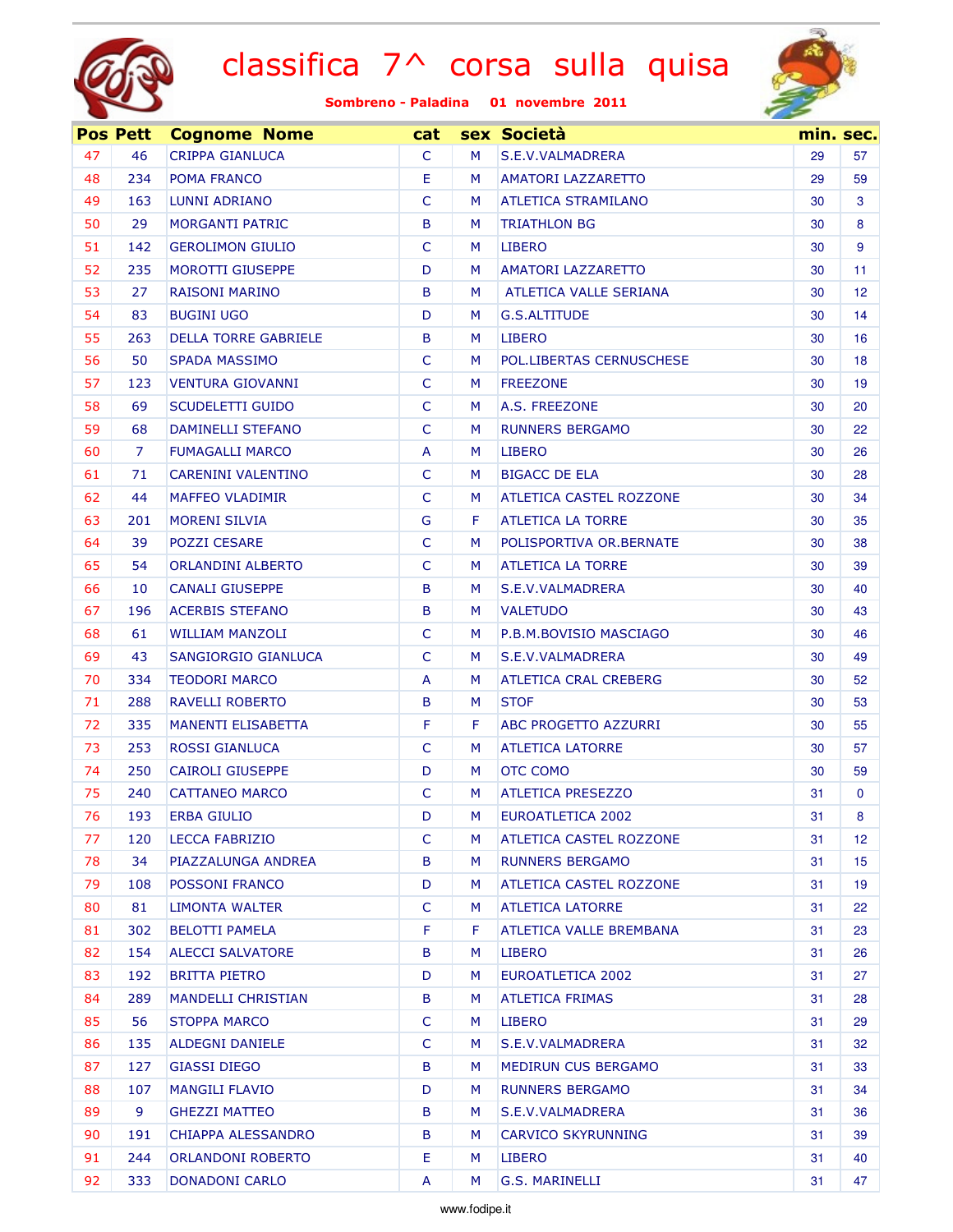



|     | <b>Pos Pett</b> | <b>Cognome Nome</b>         | cat          |   | sex Società                    | min. sec. |                 |
|-----|-----------------|-----------------------------|--------------|---|--------------------------------|-----------|-----------------|
| 93  | 78              | NOZZA GIOVANNI              | $\mathsf{C}$ | м | <b>ATLETICA CASTEL ROZZONE</b> | 31        | 49              |
| 94  | 195             | <b>CASATI LUCA</b>          | $\mathsf{C}$ | M | <b>ATLETICA TREVIGLIO</b>      | 31        | 50              |
| 95  | 217             | <b>GILARDI DANIELA</b>      | H            | F | S.E.V.VALMADRERA               | 31        | 51              |
| 96  | 74              | PEDRUZZI MARCO CARLO        | $\mathsf{C}$ | м | <b>ATLETICA LA TORRE</b>       | 31        | 51              |
| 97  | 104             | <b>BERVA MARIO</b>          | D            | M | ATLETICA CASTEL ROZZONE        | 31        | 52              |
| 98  | 159             | <b>GHEZZI ERNESTO</b>       | $\mathsf{C}$ | M | <b>ATLETICA LATORRE</b>        | 31        | 54              |
| 99  | 169             | <b>BATTAGLINI ROBERTO</b>   | D            | M | <b>ATLETICA VALLE IMAGNA</b>   | 31        | 56              |
| 100 | $\overline{2}$  | <b>CARENINI PAOLO</b>       | A            | M | <b>LIBERO</b>                  | 32        | $\mathbf{0}$    |
| 101 | 133             | <b>ROTA LUCA</b>            | D            | M | G.S. ALTITUDE                  | 32        | 1.              |
| 102 | 79              | <b>GABELLINI P.GIORGIO</b>  | $\mathsf{C}$ | M | <b>TRIATHLON BG</b>            | 32        | 4               |
| 103 | 185             | CAPELLI MARCO LUIGI         | $\mathsf{C}$ | M | ATLETICA MARATHON ALMENNO S.S. | 32        | 5               |
| 104 | 87              | <b>BONACINA GIORGIO</b>     | D            | M | S.E.V.VALMADRERA               | 32        | 7               |
| 105 | 21              | <b>MUOIO ALESSANDRO</b>     | B            | M | S.E.V.VALMADRERA               | 32        | 10 <sup>°</sup> |
| 106 | 28              | <b>RASMO GIUSEPPE</b>       | B            | M | <b>RUNNERS BERGAMO</b>         | 32        | 11              |
| 107 | 199             | <b>CORTI FRANCO</b>         | D            | M | <b>OSA VALMADRERA</b>          | 32        | 12 <sup>°</sup> |
| 108 | 198             | <b>GUARNAROLI MAURO</b>     | $\mathsf{C}$ | M | <b>AMATORI LECCO</b>           | 32        | 13              |
| 109 | 178             | SAVOLDELLI ROBERTO          | $\mathsf{C}$ | м | <b>MARATHON TEAM</b>           | 32        | 16              |
| 110 | 119             | <b>PANDINI ROBERTO</b>      | B            | M | <b>ATLETICA PRESEZZO</b>       | 32        | 18              |
| 111 | 4               | <b>FACCHETTI ANDREA</b>     | A            | M | <b>ATLETICA PONTOGLIO</b>      | 32        | 18              |
| 112 | 89              | <b>MAURI DARIO</b>          | D            | M | G.S.A.BRUGHERIO                | 32        | 20              |
| 113 | 138             | <b>SEMINATI CELSO</b>       | $\mathsf{C}$ | M | <b>LIBERO</b>                  | 32        | 21              |
| 114 | 36              | <b>GALBIATI CRISTIAN</b>    | $\mathsf{C}$ | M | <b>IZ SKYRACING</b>            | 32        | 24              |
| 115 | 33              | <b>MARIANI ANDREA</b>       | B            | M | S.E.V.VALMADRERA               | 32        | 25              |
| 116 | 51              | <b>BERTOLA ROBERTO</b>      | $\mathsf{C}$ | M | <b>ATLETICA CASTEL ROZZONE</b> | 32        | 26              |
| 117 | 31              | SPAGNOLO CLAUDIO            | B            | M | <b>TRIATHLON BG</b>            | 32        | 30              |
| 118 | 132             | <b>TRAINI FRANCESCO</b>     | B            | M | <b>GS OROBIE</b>               | 32        | 36              |
| 119 | 64              | <b>FASCENDINI GIUSEPPE</b>  | C            | M | S.E.V.VALMADRERA               | 32        | 38              |
| 120 | 167             | <b>FONTANA LORENZO</b>      | C            | M | SPECIAL BERGAMO SPORT          | 32        | 42              |
| 121 | 82              | <b>PARIS MAURO</b>          | C            | М | <b>ATLETICA PONTOGLIO</b>      | 32        | 43              |
| 122 | 243             | <b>BRIGNOLI GIOVANNI</b>    | C            | M | <b>ATLETICA LATORRE</b>        | 32        | 44              |
| 123 | 269             | <b>ZAGHI PAOLA</b>          | G            | F | G.S. ZELOFORAMAGNO             | 32        | 53              |
| 124 | 62              | <b>GAVIN CLAUDIO</b>        | $\mathsf{C}$ | M | <b>LIBERO</b>                  | 32        | 55              |
| 125 | 275             | <b>POZZI ROBERTO</b>        | B            | M | <b>LIBERO</b>                  | 32        | 55              |
| 126 | 35              | <b>COLOMBO ANDREA</b>       | $\mathsf{C}$ | M | ATLETICA VALLE BREMBANA        | 32        | 55              |
| 127 | 112             | <b>CODIBUE ALFONSO</b>      | E            | M | ATLETICA CASTEL ROZZONE        | 33        | 4               |
| 128 | 48              | VADALA' ANDREA              | $\mathsf{C}$ | M | <b>GSA BRUGHERIO</b>           | 33        | 10 <sup>°</sup> |
| 129 | 246             | <b>RUBIS ELIO</b>           | E            | M | <b>ATLETICA VALLE BREMBANA</b> | 33        | 16              |
| 130 | 258             | <b>MANZINOLI GIANFRANCO</b> | C            | M | ATLETICA VALLE IMAGNA          | 33        | 17              |
| 131 | 273             | CALABRIA DAVIDE             | C            | M | <b>LIBERO</b>                  | 33        | 20              |
| 132 | 41              | CONCA PIERGIORGIO           | $\mathsf{C}$ | M | S.E.V.VALMADRERA               | 33        | 23              |
| 133 | 274             | <b>MARTINELLI BARBARA</b>   | F            | F | <b>GAV VERTOVA</b>             | 33        | 23              |
| 134 | 130             | <b>MAZZOLENI BRUNO</b>      | D            | M | <b>TRIATHLON BG</b>            | 33        | 23              |
| 135 | 166             | <b>BARONI ANTONIO</b>       | D            | M | <b>VALETUDO</b>                | 33        | 29              |
| 136 | 180             | SORRENTINO FRANCESCO        | C            | М | <b>LIBERO</b>                  | 33        | 32              |
| 137 | 76              | <b>INVERNIZZI MAURIZIO</b>  | C            | M | S.E.V.VALMADRERA               | 33        | 37              |
| 138 | 23              | PIFFARI MAURO(GUNNY)        | B            | M | <b>LIBERO</b>                  | 33        | 38              |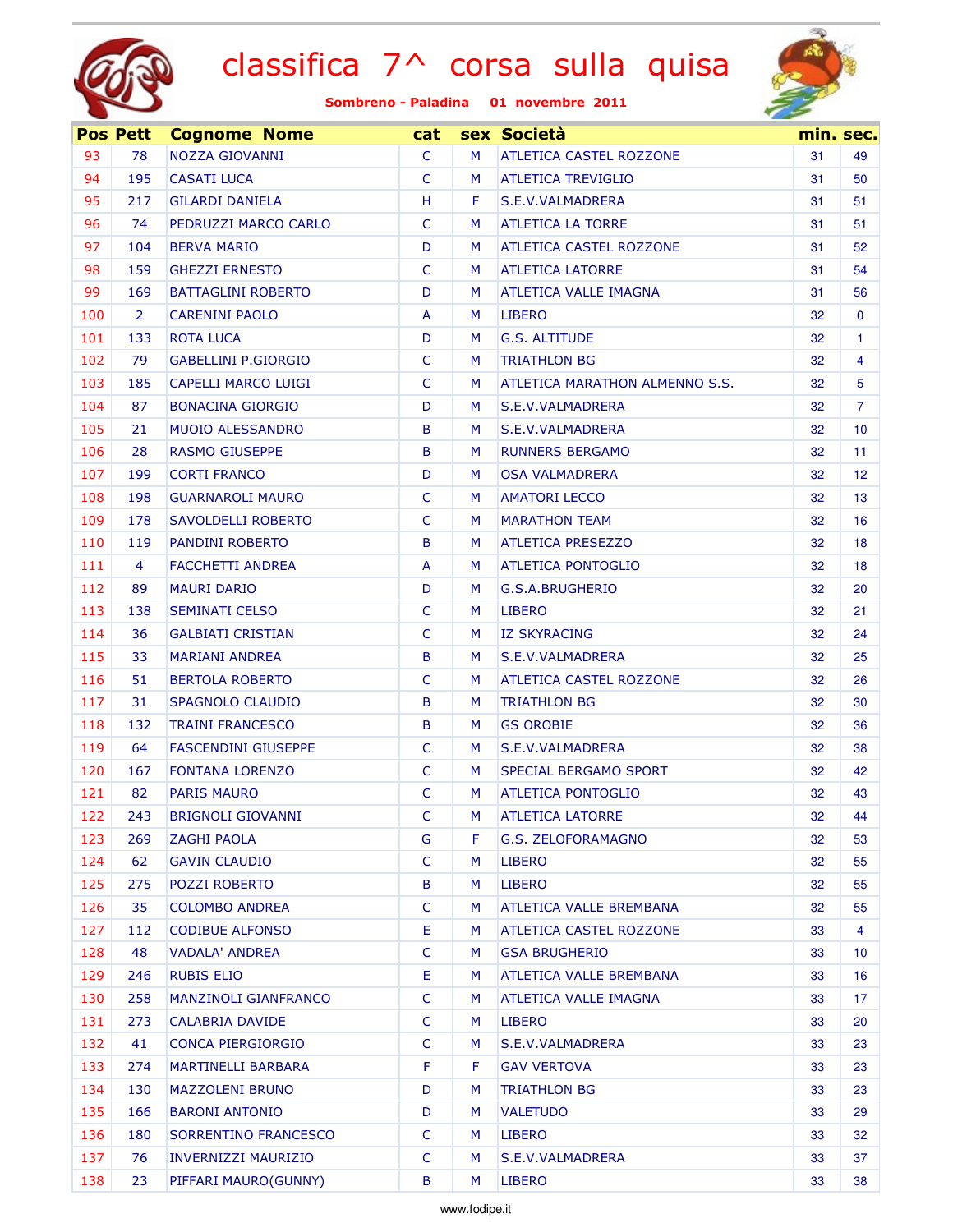



|     | <b>Pos Pett</b> | <b>Cognome Nome</b>               | cat          |    | sex Società                    |    | min. sec. |
|-----|-----------------|-----------------------------------|--------------|----|--------------------------------|----|-----------|
| 139 | 58              | <b>BRANCHER MASSIMO</b>           | $\mathsf{C}$ | м  | G.S.A.BRUGHERIO                | 33 | 38        |
| 140 | 236             | <b>FESTA EMANUELA</b>             | G            | F. | <b>ATLETICA REBO GUSSAGO</b>   | 33 | 39        |
| 141 | 16              | <b>BERETTA MARCO</b>              | B            | M  | <b>ATLETICA PONTOGLIO</b>      | 33 | 39        |
| 142 | 237             | <b>GLISONI PIERANGELO</b>         | D            | м  | ATLETICA REBO GUSSAGO          | 33 | 40        |
| 143 | 295             | <b>GAZZOLA ALESSANDRO</b>         | C            | M  | <b>LIBERO</b>                  | 33 | 43        |
| 144 | 59              | <b>NISOLI FABIO</b>               | $\mathsf{C}$ | M  | <b>RUNNERS BERGAMO</b>         | 33 | 44        |
| 145 | 57              | <b>BONI GUGLIELMO</b>             | $\mathsf{C}$ | M  | <b>RUNNERS BERGAMO</b>         | 33 | 44        |
| 146 | 212             | DIMITRU VICTORIA                  | G            | F  | <b>ATLETICA LAMBRO</b>         | 33 | 47        |
| 147 | 77              | ROTTOLI GIACOMO                   | $\mathsf{C}$ | M  | <b>ATLETICA PRESEZZO</b>       | 33 | 48        |
| 148 | 106             | CRIMELLA EDOARDO                  | D            | M  | S.E.V.VALMADRERA               | 33 | 50        |
| 149 | 265             | <b>ASPERTI STEFANO</b>            | $\mathsf{C}$ | M  | G.S. ZELOFORAMAGNO             | 33 | 51        |
| 150 | 186             | <b>CAPELLI ALESSANDRO</b>         | B            | M  | <b>TRIATHLON BG</b>            | 33 | 53        |
| 151 | 22              | <b>SCARPELLINI ALESSANDRO</b>     | B            | M  | <b>TRIATHLON BG</b>            | 33 | 54        |
| 152 | 221             | PANEBIANCO LORENA                 | H            | F  | <b>G.S. ZELOFORAMAGNO</b>      | 33 | 54        |
| 153 | 248             | PICENNI SANTINA                   | G            | F  | ATLETICA COLOGNO               | 33 | 55        |
| 154 | 184             | <b>ANIMELLI ROBERTO</b>           | $\mathsf{C}$ | M  | MEDIRUN CUS BERGAMO            | 33 | 56        |
| 155 | 38              | <b>CARBOLLI G.PIETRO</b>          | $\mathsf{C}$ | M  | <b>ATLETICA CASTEL ROZZONE</b> | 33 | 57        |
| 156 | 146             | <b>PAGGI FIORENZO</b>             | Ε            | M  | <b>BIGACC DE ELA</b>           | 33 | 59        |
| 157 | 124             | <b>APPIANI ANTONIO</b>            | $\mathsf{C}$ | M  | <b>MEDIRUN CUS BERGAMO</b>     | 34 | 6         |
| 158 | 257             | <b>MASSIRONI ALESSANDRO EFREM</b> | $\mathsf{C}$ | M  | <b>MEDIRUN CUS BERGAMO</b>     | 34 | 6         |
| 159 | 213             | <b>SCOTTI ESTER</b>               | G            | F  | <b>ATLETICA PRESEZZO</b>       | 34 | 8         |
| 160 | 290             | <b>GAMBIRASIO GIANBATTISTA</b>    | D            | м  | ATLETICA VALLE BREMBANA        | 34 | 9         |
| 161 | 98              | LOLLINI RODOLFO                   | D            | M  | <b>G.S.MONTESTELLA MILANO</b>  | 34 | 13        |
| 162 | 262             | <b>VALCHEN ANDREA</b>             | B            | M  | <b>IZ SKYRACING</b>            | 34 | 14        |
| 163 | 101             | <b>PAGANI LORIS</b>               | D            | M  | <b>G.S.MONTESTELLA MILANO</b>  | 34 | 19        |
| 164 | 49              | <b>LUIGI NERVI</b>                | $\mathsf{C}$ | M  | <b>BIGACC DE ELA</b>           | 34 | 20        |
| 165 | 177             | <b>MALIGHETTI PAOLO</b>           | D            | M  | ATL. FRI. MAS.                 | 34 | 20        |
| 166 | 188             | <b>TFAYLI HAYDAR</b>              | $\mathsf{C}$ | M  | POLISPORTIVA BELLANO           | 34 | 21        |
| 167 | 121             | <b>GEMELLI FABRIZIO</b>           | $\mathsf{C}$ | M  | <b>ATLETICA CASTEL ROZZONE</b> | 34 | 22        |
| 168 | 189             | <b>PERICO ALEX</b>                | B            | M  | <b>BIGACC DE ELA</b>           | 34 | 28        |
| 169 | 255             | SAVOLDELLI PAOLO                  | C            | M  | <b>FREEZONE</b>                | 34 | 30        |
| 170 | 270             | <b>BRESCIANI VITTORIO</b>         | C            | M  | <b>MEDIRUN CUS BERGAMO</b>     | 34 | 31        |
| 171 | 304             | <b>GAZZANIGA MARIO</b>            | B            | M  | LIBERO                         | 34 | 32        |
| 172 | 349             | PIETRA LUCA                       | A            | M  | <b>RUNNERS BERGAMO</b>         | 34 | 33        |
| 173 | 110             | PAPINI LIVIO                      | Ε            | M  | CRAL BANCA POP. BERGAMO        | 34 | 34        |
| 174 | 264             | <b>AGAZZI MAURIZIO</b>            | $\mathsf{C}$ | M  | <b>ATLETICA LATORRE</b>        | 34 | 36        |
| 175 | 251             | PELLICIOLI ELISA                  | H            | F. | LIBERO                         | 34 | 37        |
| 176 | 238             | <b>MALIGHETTI EZIO</b>            | $\mathsf{C}$ | M  | <b>ATLETICA FRIMAS</b>         | 34 | 37        |
| 177 | 282             | <b>BERETTA EMANUELE</b>           | C            | M  | <b>MEDIRUN CUS BERGAMO</b>     | 34 | 46        |
| 178 | 147             | <b>CAPRA CLAUDIO</b>              | D            | M  | ATLETICA MUGGIO'               | 34 | 51        |
| 179 | 203             | LOCATELLI ROBERTA                 | G            | F  | AT.MARATHON ALMENNO S.S.       | 34 | 54        |
| 180 | 96              | <b>GUARNIERI GABRIELE</b>         | D            | M  | <b>TRIATHLON BG</b>            | 34 | 55        |
| 181 | 140             | <b>MAZZOTTA SALVATORE</b>         | C            | M  | <b>LIBERO</b>                  | 34 | 55        |
| 182 | 152             | <b>TAGLIAFERRI GIULIANO</b>       | Ε            | M  | POLISPORTIVA PAGNONA           | 34 | 56        |
| 183 | 91              | <b>COGI MARIO</b>                 | D            | M  | ATLETICA PONTOGLIO             | 34 | 56        |
| 184 | 350             | <b>LAMERA SILVAR</b>              | C            | M  | <b>IZ SKYRACING</b>            | 34 | 57        |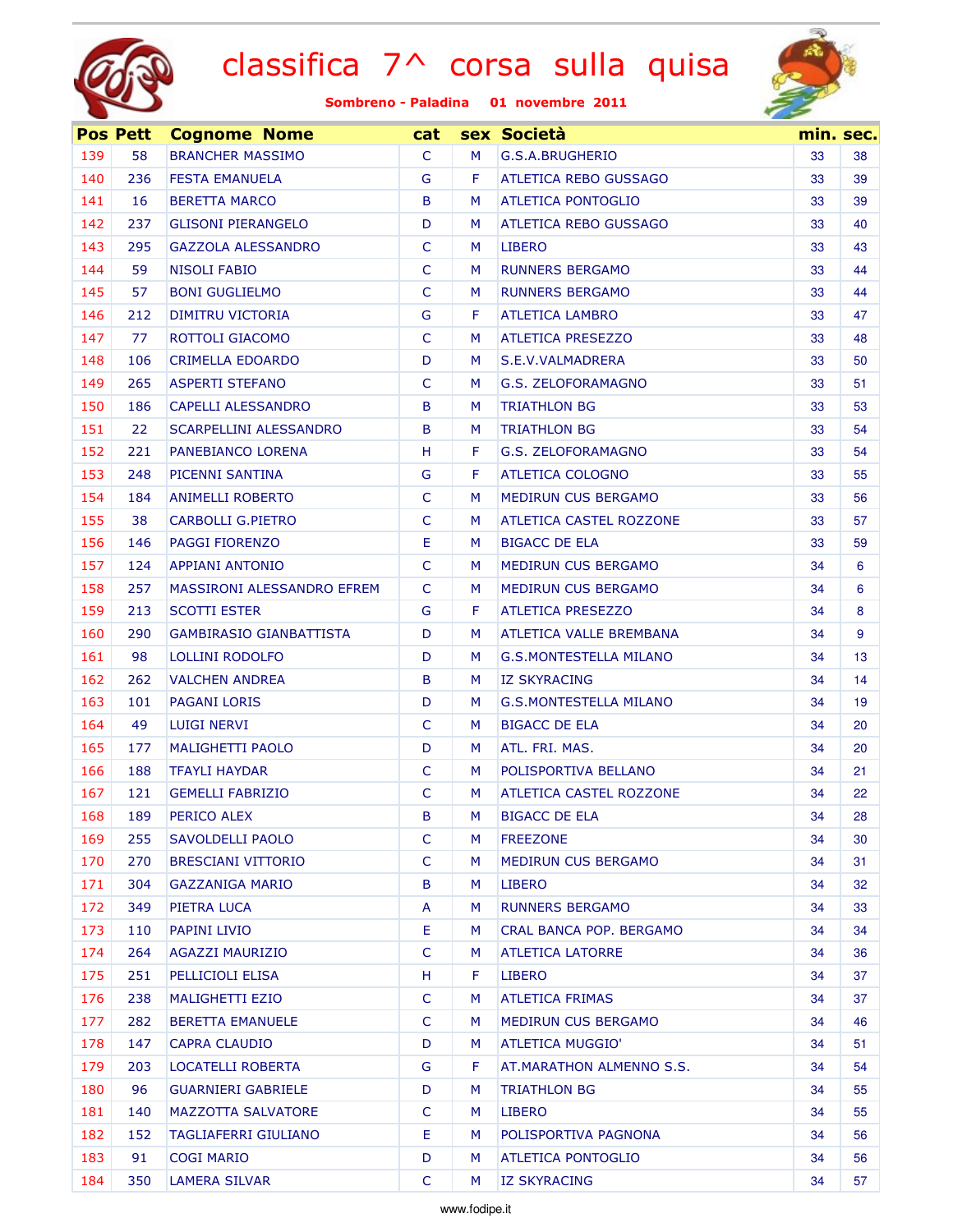



|     | <b>Pos Pett</b> | <b>Cognome Nome</b>            | cat          |   | sex Società                   |    | min. sec.       |
|-----|-----------------|--------------------------------|--------------|---|-------------------------------|----|-----------------|
| 185 | 271             | <b>ZENONI EMANUELE</b>         | A            | M | <b>DDS</b>                    | 35 | 5               |
| 186 | 162             | <b>GIBELLINI STEFANO</b>       | B            | M | <b>RUNNERS BERGAMO</b>        | 35 | 6               |
| 187 | 182             | <b>SCARPELLINI GIANLUIGI</b>   | C            | M | <b>ATLETICA LATORRE</b>       | 35 | 6               |
| 188 | 94              | <b>BOLIS GIANBATTISTA</b>      | D            | M | <b>ATLETICA FRIMAS</b>        | 35 | 13              |
| 189 | 291             | <b>MATTEUCCI ROBERTO</b>       | C            | M | <b>CCRS UNICREDIT MILANO</b>  | 35 | 17              |
| 190 | 293             | <b>TESTORI ROMEO</b>           | B            | M | <b>LIBERO</b>                 | 35 | 21              |
| 191 | 176             | <b>GALLEANI LUCA</b>           | C            | M | <b>IZ SKYRACING</b>           | 35 | 23              |
| 192 | 153             | ROTA DONATELLA                 | H            | F | <b>LIBERO</b>                 | 35 | 25              |
| 193 | 210             | <b>CORTINA MARIA</b>           | G            | F | POLISPORTIVA OR.BERNATE       | 35 | 28              |
| 194 | 109             | CIVILLINI GIOVANNI             | E            | M | S.E.V.VALMADRERA              | 35 | 32              |
| 195 | 149             | CATTANEO MAURIZIO              | D            | M | <b>LIBERO</b>                 | 35 | 35              |
| 196 | 52              | <b>SIGNORELLI STEFANO</b>      | C            | M | <b>RUNNERS BERGAMO</b>        | 35 | 42              |
| 197 | 100             | <b>STUCCHI GIANMARIO</b>       | D            | M | ATLETICA CASTEL ROZZONE       | 35 | 56              |
| 198 | 247             | <b>BERTOLA GIANLUCA</b>        | D            | M | <b>TRIATHLON BG</b>           | 35 | 59              |
| 199 | 103             | <b>CAMPANA ALESSANDRO</b>      | D            | M | <b>RUNNERS BERGAMO</b>        | 36 | $\mathbf{0}$    |
| 200 | 125             | <b>FUMAGALLI MAURO</b>         | A            | M | <b>LIBERO</b>                 | 36 | 1               |
| 201 | 86              | <b>COMI GIANCARLO</b>          | D            | M | <b>ATLETICA FRIMAS</b>        | 36 | 4               |
| 202 | 75              | <b>TOGNETTO ALESSANDRO</b>     | $\mathsf{C}$ | M | G.S.A.COMETA                  | 36 | $\overline{7}$  |
| 203 | 303             | PARRAVICINI ROBERTO            | D            | M | <b>ATLETICA LISSONE</b>       | 36 | 8               |
| 204 | 283             | <b>MANDELLI MARCO SERAFINO</b> | D            | M | <b>MEDIRUN CUS BERGAMO</b>    | 36 | 10 <sup>°</sup> |
| 205 | 206             | <b>TERUZZI MARTA</b>           | G            | F | G.S.A.BRUGHERIO               | 36 | 13              |
| 206 | 73              | PETRESINI GRAZIANO             | $\mathsf{C}$ | M | <b>AVIS TREVIGLIO</b>         | 36 | 24              |
| 207 | 137             | <b>CASO GIOVANNI</b>           | D            | M | <b>ATL. SALETTI</b>           | 36 | 29              |
| 208 | 285             | <b>GALLINARI VALERIA</b>       | F            | F | ATLETICA CASTEL ROZZONE       | 36 | 34              |
| 209 | 254             | <b>MANACH KATELL</b>           | G            | F | <b>ATLETICA LATORRE</b>       | 36 | 40              |
| 210 | 208             | DALL'OGLIO MANOLA              | G            | F | <b>U.S.S.PELLEGRINO TERME</b> | 36 | 40              |
| 211 | 55              | RONCHI MASSIMILIANO            | C            | M | <b>RUNNERS BERGAMO</b>        | 36 | 41              |
| 212 | 84              | BOMBARDA MARCO GIOVANNI        | D            | M | <b>RUNNERS BERGAMO</b>        | 36 | 41              |
| 213 | 136             | <b>FERRARI MIRKO</b>           | $\mathsf{C}$ | M | <b>IZ SKYRACING</b>           | 36 | 42              |
| 214 | 287             | PANSERA FABIO                  | D            | M | <b>RUNNERS BERGAMO</b>        | 36 | 43              |
| 215 | 187             | PIANETTI NORMA                 | G            | F | LIBERO                        | 36 | 44              |
| 216 | 241             | LONGHI FLORIANO                | D            | M | <b>BIGACC DE ELA</b>          | 36 | 45              |
| 217 | 139             | <b>CORDONI LUCA</b>            | B            | M |                               | 36 | 47              |
| 218 | 150             | <b>REATI MASSIMO</b>           | B            | M | <b>ATLETICA FRIMAS</b>        | 36 | 53              |
| 219 | 116             | <b>MAZZOLENI TARCISIO</b>      | Е            | M | <b>ATLETICA FRIMAS</b>        | 36 | 55              |
| 220 | 170             | <b>TIRENDI GIUSEPPE</b>        | $\mathsf{C}$ | M | <b>SABBIO</b>                 | 36 | 58              |
| 221 | 228             | RIGAMONTI GIANNA               | H            | F | ASD.MARCIACARATESI            | 37 | 11              |
| 222 | 294             | <b>LENZA STEFANO</b>           | C            | M | <b>LIBERO</b>                 | 37 | 15              |
| 223 | 171             | <b>QUARTARARO GIANNI</b>       | C            | M | POLISPORTIVA BELLANO          | 37 | 21              |
| 224 | 144             | <b>TESTA STEFANO</b>           | A            | M | <b>LIBERO</b>                 | 37 | 23              |
| 225 | 14              | <b>MAZZOCCHI DANIELE</b>       | B            | M | <b>LIBERO</b>                 | 37 | 25              |
| 226 | 278             | LUSSANA ALESSANDRA             | G            | F | <b>ATLETICA LATORRE</b>       | 37 | 26              |
| 227 | 202             | <b>MORONI MARINA</b>           | G            | F | S.E.V.VALMADRERA              | 37 | 27              |
| 228 | 105             | <b>STROPENI OSVALDO</b>        | D            | M | S.E.V.VALMADRERA              | 37 | 28              |
| 229 | 301             | <b>MAPELLLI ANTONIO</b>        | E            | M | <b>ATLETICA LATORRE</b>       | 37 | 30              |
| 230 | 305             | PASETTI GAETANO                | E            | M | <b>AMATORI LAZZARETTO</b>     | 37 | 31              |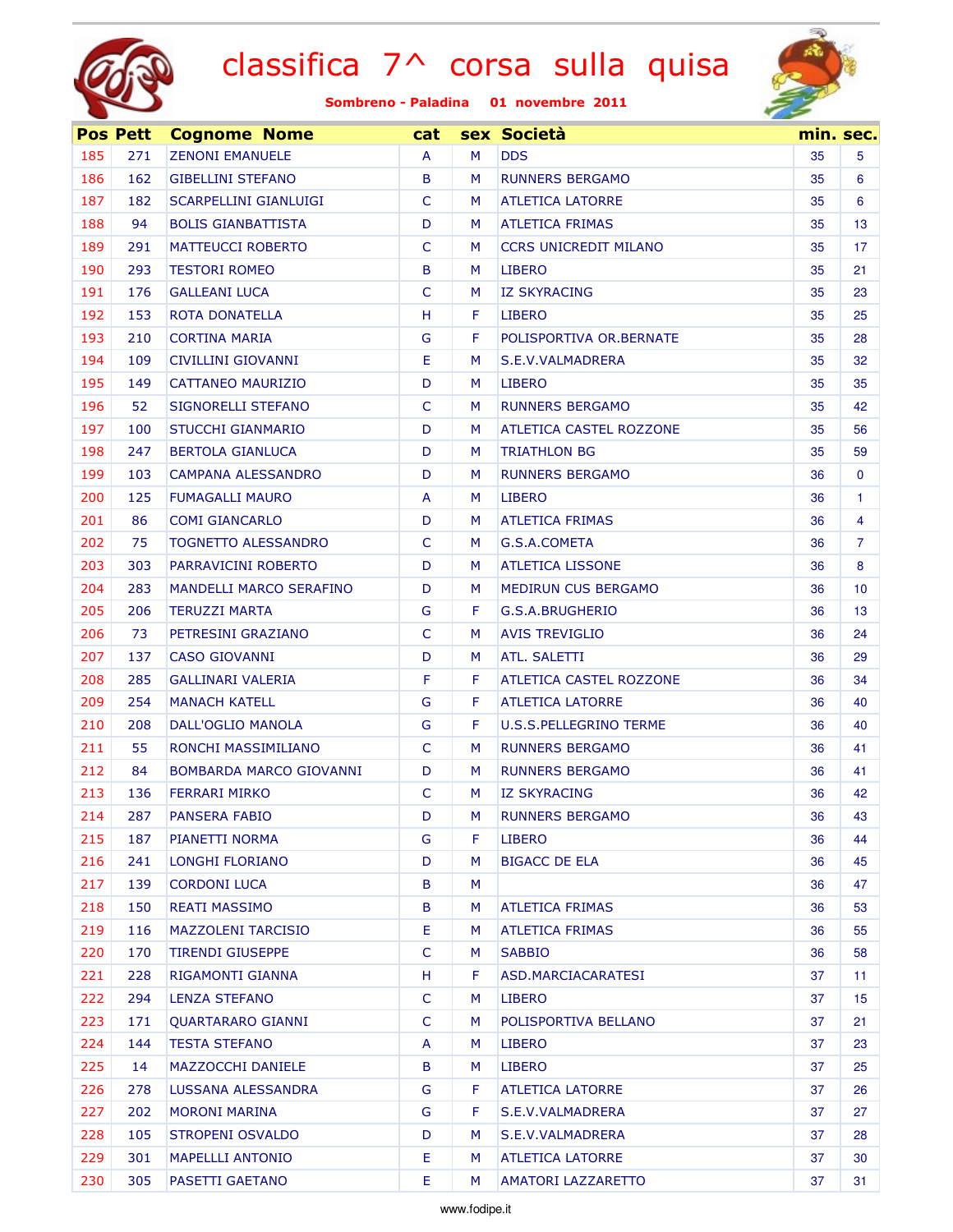



|     | <b>Pos Pett</b> | <b>Cognome Nome</b>        | cat          |   | sex Società                    |    | min. sec.       |
|-----|-----------------|----------------------------|--------------|---|--------------------------------|----|-----------------|
| 231 | 117             | <b>TELI EMILIO</b>         | E.           | M | <b>ATLETICA CASTEL ROZZONE</b> | 37 | 34              |
| 232 | 85              | <b>BRAMBILLA GIUSEPPE</b>  | D            | M | <b>ATLETICA VALLE BREMBANA</b> | 37 | 35              |
| 233 | 148             | <b>ARRIGONI EUGENIO</b>    | D            | M | <b>LIBERO</b>                  | 37 | 36              |
| 234 | 194             | <b>PINNA SALVATORE</b>     | C            | M | <b>EUROATLETICA 2002</b>       | 37 | 37              |
| 235 | 279             | <b>RIZZI ORNELLA</b>       | G            | F | <b>LIBERO</b>                  | 37 | 41              |
| 236 | 80              | <b>MOTTA ENZO</b>          | C            | M | G.S.A.BRUGHERIO                | 37 | 47              |
| 237 | 209             | <b>NARDELLI ILARIA</b>     | G            | F | <b>RUNNERS BERGAMO</b>         | 37 | 49              |
| 238 | 211             | <b>SLAVIERO SILVIA</b>     | G            | F | <b>LIBERA</b>                  | 38 | $\mathbf{0}$    |
| 239 | 175             | PRIVITERA CLAUDIO          | Е            | M | <b>ATL, SALETTI</b>            | 38 | 4               |
| 240 | 115             | <b>GHEZZI GIACOMO</b>      | Е            | M | S.E.V.VALMADRERA               | 38 | 6               |
| 241 | 205             | FOSSATI MARIA ILARIA       | G            | F | <b>RUNNERS BERGAMO</b>         | 38 | 20              |
| 242 | 99              | MICHELETTI LUCIANO         | D            | M | <b>RUNNERS BERGAMO</b>         | 38 | 21 <sub>2</sub> |
| 243 | 331             | <b>GARAU NICOLA</b>        | D            | M | <b>LIBERO</b>                  | 38 | 29              |
| 244 | 332             | <b>GUSMINI DEMETRIO</b>    | D            | M | <b>GAV VERTOVA</b>             | 38 | 29              |
| 245 | 47              | CATANIA MASSIMILIANO       | C            | M | ASD.FASTWEB                    | 38 | 32              |
| 246 | 224             | <b>CORTESI ANTONELLA</b>   | н            | F | ATLETICA VALLE BREMBANA        | 38 | 50              |
| 247 | 111             | <b>BRIGNOLI SILVANO</b>    | Е            | M | <b>ATLETICA LA TORRE</b>       | 38 | 50              |
| 248 | 113             | <b>MAOLONI DARIO</b>       | Е            | M | <b>RUNNERS BERGAMO</b>         | 39 | 14              |
| 249 | 284             | <b>BORELLA DAVIDE</b>      | $\mathsf{C}$ | M | <b>LIBERO</b>                  | 39 | 20              |
| 250 | 190             | <b>FUMAGALLI BATTISTA</b>  | D            | M | <b>LIBERO</b>                  | 39 | 24              |
| 251 | 276             | LONGO VITTORIO             | D            | M | ATLETICA CASTEL ROZZONE        | 39 | 25              |
| 252 | 200             | <b>BOFFELLI PIERANGELO</b> | Е            | M | <b>RUNNERS BERGAMO</b>         | 39 | 30              |
| 253 | 233             | <b>GABBIADINI FEDERICO</b> | D            | M | <b>RUNNERS BERGAMO</b>         | 39 | 31              |
| 254 | 126             | <b>BRIGNOLI FAUSTO</b>     | C            | M | <b>ATLETICA PRESEZZO</b>       | 39 | 41              |
| 255 | 223             | <b>GRITTI GIOVANNA</b>     | H            | F | <b>ATLETICA CASTEL ROZZONE</b> | 39 | 42              |
| 256 | 3               | ROTA GIOVANNI              | A            | M | <b>ATLETICA LA TORRE</b>       | 39 | 43              |
| 257 | 214             | RIGAMONTI DANIELA          | G            | F | <b>ATLETICA PRESEZZO</b>       | 39 | 45              |
| 258 | 230             | PECCHERINI GIUSEPPINA      | H            | F | <b>AVIS TREVIGLIO</b>          | 39 | 53              |
| 259 | 328             | <b>EPIFANI FRANCESCO</b>   | D            | M | <b>LIBERO</b>                  | 40 | $\mathbf{0}$    |
| 260 | 183             | <b>NEGRONI PIETRO</b>      | D            | M | <b>ATLETICA LATORRE</b>        | 40 | 6               |
| 261 | 227             | PECCHERINI ANGELA          | H            | F | <b>ATLETICA CASTEL ROZZONE</b> | 40 | 25              |
| 262 | 266             | <b>TOMASI FABIO</b>        | D            | M | <b>LIBERO</b>                  | 40 | 35              |
| 263 | 168             | <b>ALDEGHI ALBERTO</b>     | D            | M | <b>ATLETICA FRIMAS</b>         | 40 | 38              |
| 264 | 226             | <b>BARDOTTI CRISTINA</b>   | H            | F | <b>RUNNERS BERGAMO</b>         | 40 | 40              |
| 265 | 92              | LA TORRE COSIMO            | D            | M | <b>AVIS TREVIGLIO</b>          | 40 | 43              |
| 266 | 256             | ZUCCHELLI RAFFAELLA        | H            | F | <b>GAV VERTOVA</b>             | 40 | 46              |
| 267 | 158             | <b>BERTASA IVANA</b>       | G            | F | <b>IZ SKYRACING</b>            | 40 | 46              |
| 268 | 129             | PAGANI GIOVANNI            | C            | M | <b>LIBERO</b>                  | 40 | 53              |
| 269 | 229             | PEREGO MARINA              | H            | F | G.S.A.BRUGHERIO                | 40 | 54              |
| 270 | 114             | ALGERI GIOVANNI            | Е            | M | ATLETICA LA TORRE              | 40 | 55              |
| 271 | 179             | PELLEGATTA LUCA            | $\mathsf{C}$ | M | <b>RUNNING SARONNO</b>         | 41 | 27              |
| 272 | 145             | <b>TARUSELLI ROBERTO</b>   | Е            | M | <b>LIBERO</b>                  | 41 | 42              |
| 273 | 225             | <b>TORZINI DANIELA</b>     | H            | F | AZZURRA GARBAGNATE MIL.        | 41 | 49              |
| 274 | 72              | <b>TINELLI PAOLO</b>       | C            | M | AZZURRA GARBAGNATE MIL.        | 41 | 51              |
| 275 | 216             | <b>BERETTA CRISTINA</b>    | H            | F | <b>TRIATHLON BG</b>            | 41 | 54              |
| 276 | 207             | <b>ZIANI MORGANA</b>       | G            | F | G.S.A.BRUGHERIO                | 42 | 13 <sup>°</sup> |